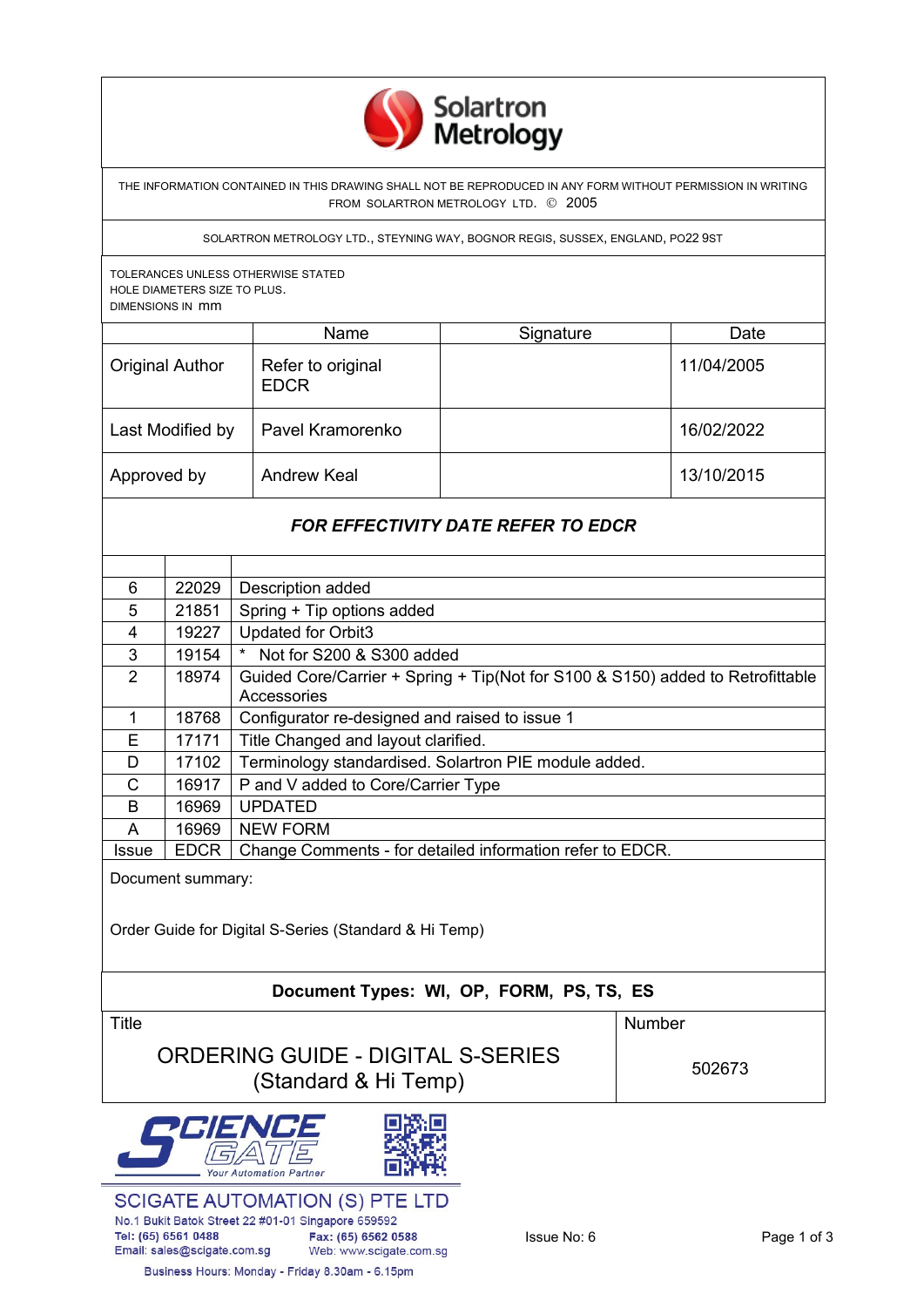| ALL COPIES OF THIS DOCUMENT MUST BE CONFIRMED AS LATEST ISSUE                           |  |  |  |  |
|-----------------------------------------------------------------------------------------|--|--|--|--|
| Form No:<br>502673<br><b>ORDERING GUIDE - DIGITAL S-SERIES (Standard &amp; Hi Temp)</b> |  |  |  |  |
| S<br>D<br>-3<br>(denotes Orbit3)                                                        |  |  |  |  |
| <b>Total Measurement Range</b>                                                          |  |  |  |  |
| X<br>X<br>x                                                                             |  |  |  |  |
| $x = mm$                                                                                |  |  |  |  |
| <b>IP Rating</b>                                                                        |  |  |  |  |
| 65<br>5                                                                                 |  |  |  |  |
| 67<br>$\overline{7}$<br>(IP 67 not available with Hi Temp)                              |  |  |  |  |
| <b>Core/Carrier Type</b>                                                                |  |  |  |  |
| Guided Core/Carrier + Spring - M6 x 1.0 thread<br>P                                     |  |  |  |  |
| S<br>Guided core/carrier - M6 x 1.0 thread                                              |  |  |  |  |
| Guided core/carrier with 6 mm Universal Joints *<br>U                                   |  |  |  |  |
| Guided Core/Carrier + Spring + Tip *<br>V                                               |  |  |  |  |
| Not for S200 & S300 without Solartron<br>approval                                       |  |  |  |  |
| Temperature                                                                             |  |  |  |  |
| Z<br>Standard<br><b>Refers to Transducer only</b>                                       |  |  |  |  |
| <b>Refers to Transducer only</b><br>H<br>High temperature                               |  |  |  |  |
| Note!<br>Solartron PIE Module (Orbit) fitted as standard                                |  |  |  |  |
| <b>Cable length</b>                                                                     |  |  |  |  |
| XX * cable length in metres.<br>X<br>X                                                  |  |  |  |  |
| * No greater than 10 metres without Solartron approval                                  |  |  |  |  |
|                                                                                         |  |  |  |  |
| <b>Product Description</b>                                                              |  |  |  |  |

**See overleaf for Accessories, Springs and Ball Tips**